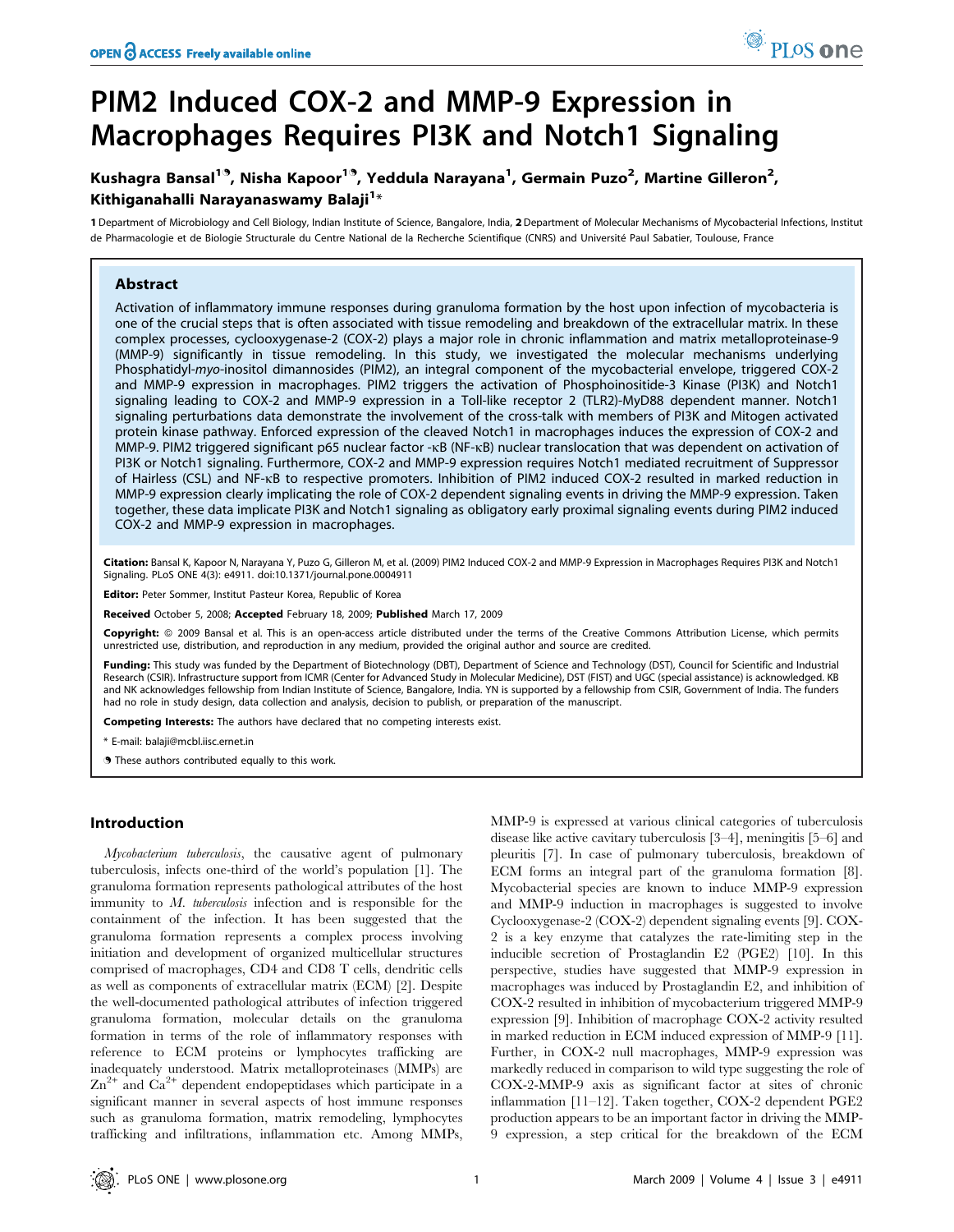components during formation of granulomas. In addition to many species of mycobacteria, the mycobacterial antigens are known to trigger the inducible expression of COX-2 and MMP-9 [9,13–15].

Macrophages are principal mediators of initiation as well as activation of host inflammatory responses to tuberculosis infection. Albeit mycobacteria reside within phagolysosomes of the infected macrophages, envelope glycoconjugates like Lipoarabinomannan (LAM), phosphatidyl-myo-inositol mannosides (PIM), Trehalose  $6,6'$ -dimycolate (TDM; cord factor) etc., are released and traffic out of the mycobacterial phagosome into endocytic compartments as well as can gain access to the extracellular environment in the form of exocytosed vesicles [16–17]. In this perspective, PIM represents a variety of phosphatidyl-myo-inositol mannosides (PIM) 1–6 containing molecules and are integral component of the mycobacterial envelope. A number of biological functions have been credited to PIM2 [18,19–24]. PIM2 was shown to trigger TLR2 mediated activation of macrophages that resulted in activation of nuclear factor– kB (NF-kB), AP-1, and mitogenactivated protein kinases (MAPK) [25]. In addition to pulmonary granuloma-forming activities, PIM2 was shown to recruit NKT cells into granulomas [26]. Further, PIM was suggested to act as adhesins mediating attachment of M. tuberculosis bacilli to nonphagocytic cells [27]. Accordingly, mycobacterial envelope antigen PIM2 could initiate or affect the inflammatory responses similar to mycobacteria bacilli.

In the present study, we set out to delineate the signaling cascades regulating PIM2 triggered expression of MMP-9 and COX-2 in macrophages. Albeit MAPK and NF-kB signaling pathways are generally believed to be involved [28–30], little is known about the signaling molecules playing significant roles upstream of MAPK and NF-kB during mycobacterial antigens induced COX-2 and MMP-9 expression. Our current study provides the evidence that PIM2 driven activation of Notch and Phosphoinositide 3-kinase (PI3K) signaling cascades triggers the expression of COX-2 and MMP-9.

Among diverse signaling cascades, Notch signaling pathway is suggested to execute important function during initiation or activation of inflammatory immune responses [31]. In general, productive interaction of Notch receptor with its ligand causes the proteolytic cleavage mediated by gamma-secretase complex to release Notch Intra Cellular Domain (cleaved Notch or NICD). NICD then translocates to the nucleus and collaborate with DNA binding protein CSL/RBP-Jk along with coactivators leading to the transcription of its target genes [32]. On the other hand, it has been demonstrated that NICD can regulate the expression of many of its target genes in a transcription-independent manner by activating PI3K and MAPK signaling cascades [33–34]. The PI3K-AKT signaling cascade regulates and modulates several cellular processes including cell survival, proliferation, growth etc. [35]. Additionally, survival effects of Notch signaling are reported to be mediated by activation of the MAPK in many tumors and the regulation of PI3K-AKT-MAPK axis could offer a mechanistic basis for Notch signaling in the promotion of primary tumor progression [32].

TLR stimulation by various agonists was shown to activate Notch signaling resulting in modulation of diverse target genes involved in pro-inflammatory responses in macrophages [13,36– 37]. Further, we demonstrated previously that M. bovis BCG induced expression of SOCS3 involved Notch1 upregulation and activation of Notch1 signaling pathway in a TLR2-MyD88 manner [36]. However, possible implications of Notch signaling on immunological parameters associated with interaction of host macrophages with intracellular pathogen like mycobacteria or its novel cell wall antigens remain scanty.

In this study, we show that PIM2 triggered COX-2 and MMP-9 expression requires the involvement of PI3K and Notch1 signaling and distinctly, perturbation of Notch1 signaling suggests involvement of the cross-talk with members of PI3K and MAP kinase pathway. These data establish a role for PI3K and Notch1 signaling in PIM2 induced COX-2 and MMP-9 expression in macrophages.

#### Results

# PIM2 induces COX-2 and MMP-9 expression in macrophages

In this study, we examined the molecular details of PIM2 induced signaling events that are leading to the expression of COX-2 and MMP-9. PIM2 treatment of mouse peritoneal macrophages triggers the expression of COX-2 and MMP-9 both at mRNA and protein levels (Figure 1A–B). PIM2 triggered expression of both COX-2 and MMP-9 transcripts as early as 2 hours, clearly peaking in their expression at 12 hrs (Figure S1A). Accordingly, PIM2 induced COX-2 and MMP-9 protein expression could be detected as early as 2 hours (faint band) up to 16 hours of the post-PIM2 treatment (Figure 1B). Further, in addition to the release of MMP-9 in the medium, experiments were carried out to explore whether PIM2 increases the cell membrane associated MMP-9 by flow cytometry. PIM2 treatment increased the percentage of cells that were stained positive for membrane MMP-9 compared to untreated cells (Figure 1C). Confocal microscopy studies further validated PIM2 triggered increased cell-surface association of MMP-9, where in macrophages were stained for nucleus (with nuclear staining dye, Hoechst 33342, blue), plasma membrane (with anti-MHC Class I antibody, red) and for MMP-9 (with anti-MMP-9 antibody, green). The merged images from confocal microscopic analysis revealed that MMP-9 or MHC class I do not colocalize clearly demonstrating a distinct cell-surface association of MMP-9 (Figure 1D and Figure S1B). COX-2 is known to regulate mycobacteria triggered MMP-9 expression and accordingly, when tested, COX-2 inhibitor NS-398 markedly blocked MMP-9 expression both at RNA (Figure S2A) and protein levels clearly implicating the role COX-2 dependent signaling events in PIM2 induced MMP-9 expression (Figure S2B). In order to further ascertain the specific effect of NS-398, we analyzed the cell-surface expression of MMP-9 upon PIM2 treatment in the presence or absence of NS-398. Flow cytometry results presented in Figure 1E demonstrate that blocking COX-2 activity by NS-398 significantly reduced PIM2 triggered surface MMP-9 expression. Further, purified PGE2 increased MMP-9 expression in a dose dependent manner in mouse macrophages (Figure S3). In order to exclude the autocrine or secondary effect of macrophage produced cytokines on PIM2 triggered COX-2 and MMP-9 expression, mouse macrophages were treated with PIM2 in the presence or absence of cycloheximide. The data presented clearly demonstrates that PIM2 triggered COX-2 and MMP-9 mRNA expression was not affected by cycloheximide clearly ruling out the autocrine effect of PIM2 induced cytokines on COX-2 and MMP-9 expression (Figure S4A– B). However, interestingly, cycloheximide augmented PIM2 triggered COX-2 mRNA expression. Extensive literature survey suggests that the regulation of COX-2 gene is complex and transcription of COX-2 is reported to vary across the cell types as well as among responses of a given cell type to variety of stimuli [54– 56]. This effect has been attributed to the presence of AU-rich elements in 3'-untranslated region of COX-2 mRNA, which is suggested to be an important determinant in COX-2 mRNA stability in human macrophages [55] as well as in diverse cell types [54].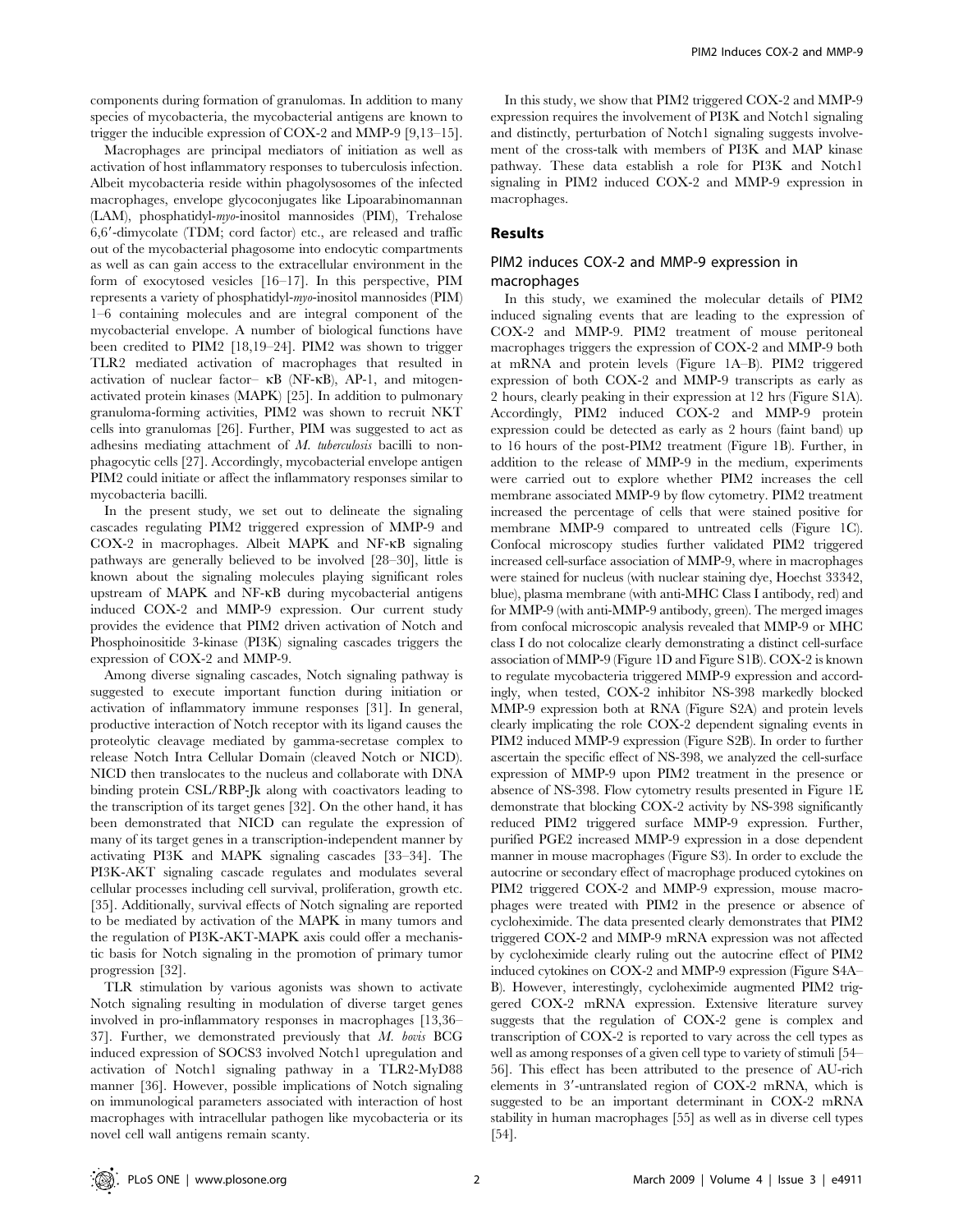

Figure 1. PIM2 induces expression of COX-2 and MMP-9 in mouse peritoneal macrophages. (A). Mouse peritoneal macrophages were treated with 0.5 and 4.0 mg/ml of PIM2 and mRNA levels of COX-2 and MMP-9 were analyzed by Quantitative real time PCR. (B). The levels of COX-2 and MMP-9 protein expression were evaluated by immunoblotting in total cell lysates prepared from macrophages treated with 4.0 µg/ml of PIM2 for different time points. (C). Flow cytometric analysis of MMP-9 expression on the surface of PIM2 treated macrophages. Cells were probed with anti-MMP-9 or isotype matched control antibody followed by anti- rabbit FITC. (D). Immunoflourescent staining of MMP-9 on macrophages treated with 4.0 mg/ml of PIM2 as analyzed by confocal microscopy. Cells were fixed and MMP-9 expression was detected by binding of specific or isotype matched antibodies followed by probing with Cy-2 (green) labeled anti-rabbit secondary antibody. Nucleus of macrophages were stained with nuclear staining dye, Hoechst 33342 (blue) and plasma membrane with anti-MHC Class I antibody-Cy5 (red). (E). Mouse macrophages were cultured with or with out NS-398 (10 µM) and treated with 4.0 µg/ml of PIM2 for 12 h. The protein levels of MMP-9 were analyzed by immunoflourescent staining of MMP-9 followed by flow cytometry. The data represented in the figure are representative of three independent experiments. Med, Medium.

doi:10.1371/journal.pone.0004911.g001

# PIM2 triggers activation of PI3 kinase signaling pathway

Mycobacteria are known to trigger the activation of intracellular signalling pathways [38], such as PI3K and MAPK including extracellular signal-regulated kinase (ERK) 1/2, p38 kinase as well as stress-activated protein kinase/c-Jun NH2-terminal kinase (SAPK/JNK). In view of published observations [38], attempts were made in the current investigation to elucidate the role of PI3K and MAPK in PIM2 triggered expression of COX-2 and MMP-9. We used pharmacological inhibitors of PI3K, AKT and MAPK to test the functional involvement of the PI3K or MAPK signaling in PIM2 treated macrophages. In this context, Figure 2A clearly demonstrates that inhibitors of PI3K, LY294002 or AKT inhibitor, clearly reversed PIM2 triggered COX-2 and MMP-9 expression. Additionally, AKT inhibitor markedly decreased PIM2 induced surface expression of MMP-9 as well as COX-2 protein levels (Figure 2B and data not shown). In addition, PI3K inhibitor, LY294002, abrogated PIM2 triggered cell-surface expression of MMP-9 (Figure S5). Further, PIM2 triggered phosphorylation of AKT and 4EBP1 (Figure 2C) clearly demonstrating the activation of PI3K pathway. Perturbation of PI3K signaling cascade by siRNA to AKT (Figure S8A) resulted in striking reduction in COX-2 and MMP-9 expression (40% and 81% decrease for COX-2 and MMP-9 to actin protein ratio respectively, Figure 2D). Further, AKT dominant negative construct effectively blocked PIM2 ability to induce COX-2 (Figure 2E) and MMP-9 expression (Figure 2F).

In order to further delineate the signaling events, peritoneal macrophages were treated with LY294002, a PI3K inhibitor before PIM2 treatment. The inhibitor LY294002 significantly

reduced PIM2 activated 4EBP1 phosphorylation (Figure 2G). During this stage of current investigation, experimental results obtained in parallel suggested the involvement of Notch1 signaling in PIM2 induced COX-2 and MMP-9 expression. These results are presented in detail in Figure 3 of this manuscript. Since it has been suggested that PI3K-AKT pathway can operate in concert as a gain control for Notch signal responses in many cell types, attempts were carried out to assess whether Notch activation inhibitor,  $\gamma$ -secretase inhibitor-I (GSI-I) could abrogate PIM2 triggered phopshorylation of AKT, mTOR, and 4EBP1. GSI-I, when tested, significantly blocked PIM2 triggered AKT, mTOR and 4EBP1 (Figure S6 and Figure 2G). These findings implicate possible cross-talks between PI3K and Notch signaling cascades during PIM2 induced expression of COX-2 and MMP-9.

# PIM2 mediated activation of PI3K signaling involves Notch activation

As described, many studies have suggested that PI3 kinase and MAPK pathways induced survival effects in many cell types often involve Notch1 signaling [32–34]. In this regard, experiments were carried out to assess whether PIM2 can trigger Notch expression and as represented in Figure 3A, PIM2 induced the upregulation of Notch1, both at mRNA and at protein levels as quantified by real-time PCR and western blot analysis respectively (data not shown). Further, PIM2 treatment enhanced the expression of Notch ligands, Jagged and Delta as well as expression of different members of Notch family like Fringes, Presinilin and Kuzbanian (Figure S7 and data not shown). Additionally, immunoblotting experiments demonstrated a similar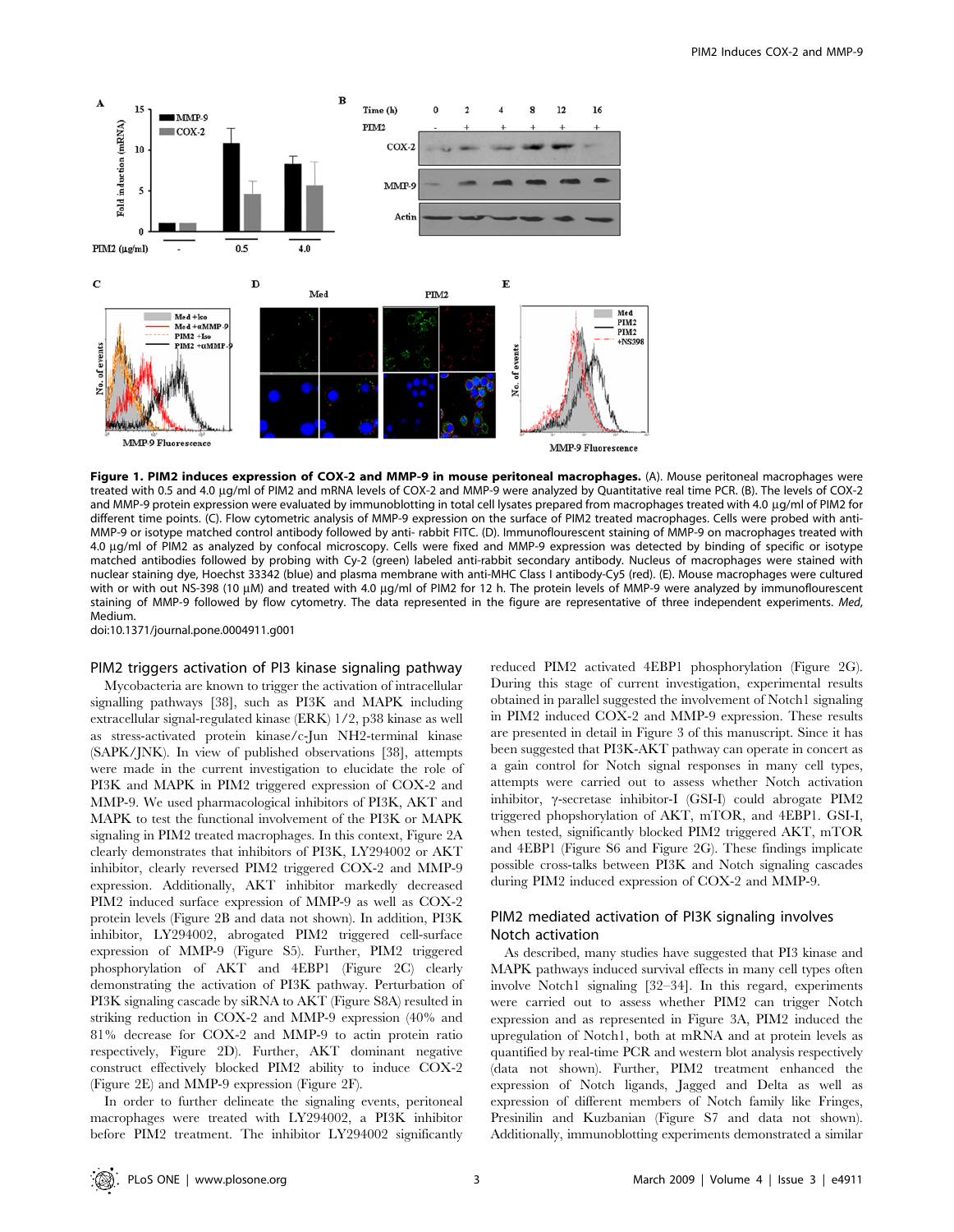

Figure 2. PIM2 induced upregulation of COX-2 and MMP-9 requires Notch1 mediated activation of PI3 Kinase pathway. (A). COX-2 and MMP-9 transcript levels were analyzed in mouse macrophages pretreated with LY294002 (50  $\mu$ M), AKT inhibitor II (10  $\mu$ M) or 0.1% DMSO as vehicle control and then cultured in the presence of PIM2 (4.0 µg/ml) for 12 h. (B). MMP-9 at the cell surface was analyzed by flow cytometry on PIM2 treated macrophages cultured with or without AKT inhibitor II (10 μM) or 0.1% DMSO as vehicle control. (C). Kinetics of phosphorylation of AKT and 4EBP1 upon treatment of PIM2. The blots were stripped and probed for total levels of AKT and 4EBP1 as control. (D). RAW 264.7 macrophages were transiently transfected with either control siRNA or AKT siRNA. After three days of transfection, cells were treated with PIM2 and protein levels of AKT as well as COX-2 and MMP-9 were analyzed. The blots from three independent experiments were densitometrically quantitated and represented as fold change over medium. (E). RAW 264.7 macrophages were transfected with either empty vector or dominant-negative AKT (AKT-DN) followed by treatment with PIM2. Transcript levels of COX-2 were analyzed by quantitative real-time PCR and (F). Surface expression of MMP-9 was analyzed by flow cytometry using rabbit anti-MMP-9 antibody followed by probing with Cy-2 labeled anti-rabbit secondary antibody. (G). Mouse macrophages were pretreated with LY294002 (50 μM) or GSI-I (10 μM) and activation of 4EBP1 at 30 and 60 min post treatment of PIM2 was analyzed. Histogram represents densitometric analysis of phospho-4EBP1 normalized against total 4EBP1 derived from three independent experiments. The results shown represent three independent experiments. Med, Medium. doi:10.1371/journal.pone.0004911.g002

level of induction of Notch1 intracellular domain (NICD), a cleavage product of Notch1 as well as full-length Notch1 in macrophages upon treatment with PIM2 (Figure 3B and data not shown). Further in agreement with Notch activation, the Notch1 target gene Hes1 [32] was also induced by PIM2 treatment (Figure 3C). Furthermore, we generated RAW 264.7 stable transfectants constitutively expressing Notch1 intracellular domain (RAW-NICD). The constitutively active NICD protein induced COX-2 and MMP-9 expression as well as the expression of Notch target gene, Hes1 (Figure 3D and data not shown). In addition, PIM2 further augmented ability of constitutively active NICD to induce COX-2 and MMP-9 expression (data not shown). These results evidently strengthen the role of possible crosstalk between PI3K and Notch signaling during PIM2 induced expression of COX-2 and MMP-9.

In order to further validate the involvement of upregulated Notch1 or NICD, chemical inhibitors that affect the Notch processing were tested for their effect on COX-2 and MMP-9 expression. As shown in Figure 3E–F, GSI-I,  $\gamma$ -secretase inhibitor blocked PIM2 triggered COX-2 and MMP-9 expression. In addition to GSI-I, the PI3K inhibitor, LY294002 markedly inhibited PIM2 triggered cell-surface associated MMP-9 as well as secreted form of MMP-9 (Figure 3F, Figure S5 and data not shown) implicating the role of both Notch and PI3K signaling in PIM2 triggered signaling events. In these experiments, treatment with the GSI-I resulted in a loss of processed Notch1-NICD (data not shown), which preceded the induction of COX-2 and MMP-9 expression. This was accompanied by a minimal change if any in expression of total Notch1 (data not shown). Further, siRNA mediated inhibition of Notch1 signaling (Figure S8B) resulted in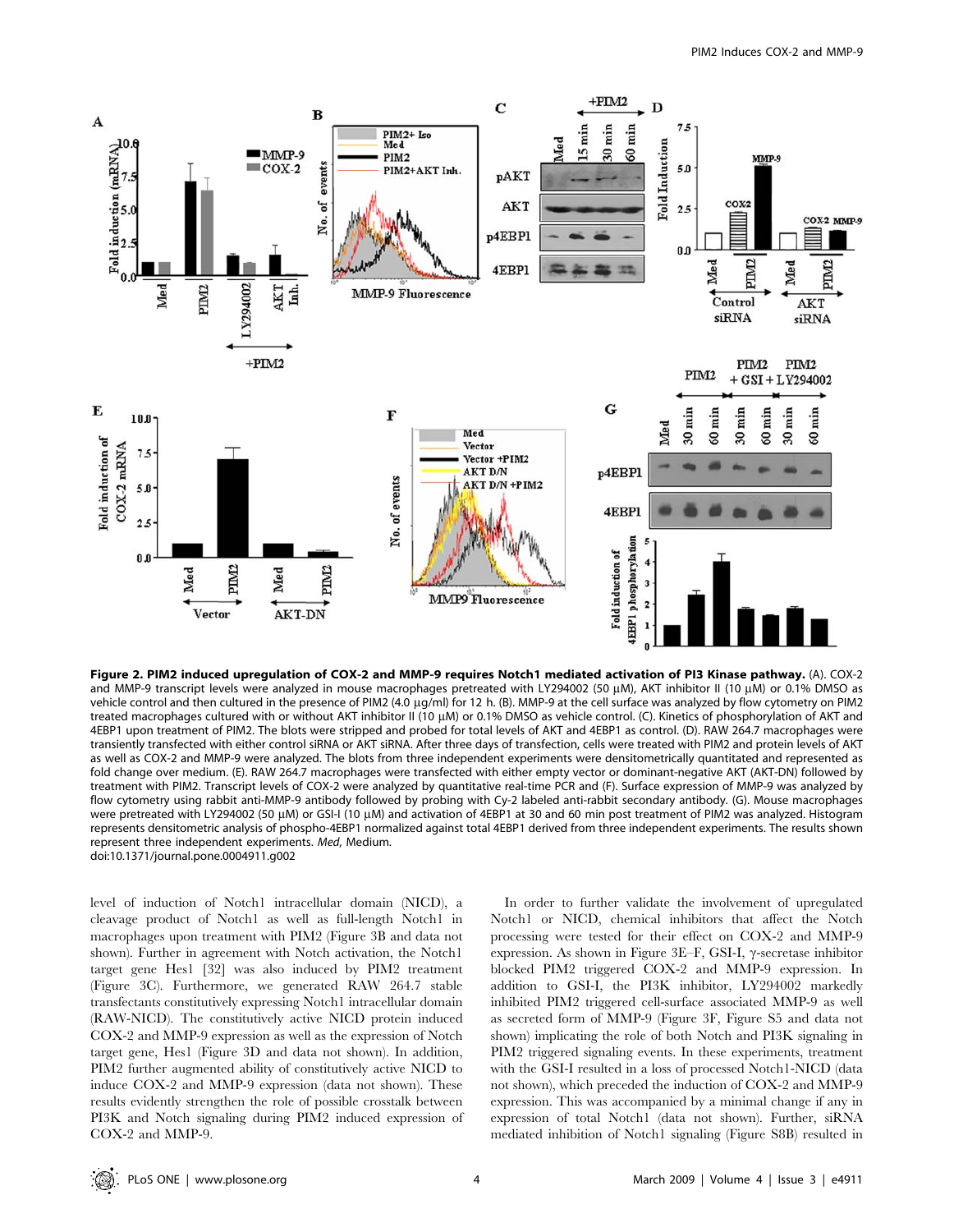

Figure 3. PIM2 induced expression and activation of Notch1 is involved in induced expression of COX-2 and MMP-9 in macrophages. (A). Real-time PCR quantification of Notch1 mRNA expression levels in mouse macrophages after treatment with 4.0 µg/ml of PIM2 for 12 h (B). Kinetics of protein expression of Cleaved Notch1 was analyzed in mouse macrophages treated with 4.0 µg/ml of PIM2 for the indicated time points. (C). Hes1 transcript levels were assessed by real time PCR in mouse macrophages after treatment with 4.0 µg/ml of PIM2 for 12 h. (D). RAW 264.7 macrophages stably transfected with pCMV-NICD, Notch intracellular domain, (RAW-NICD) or vector pCMV (RAW-Vec) were analyzed for the expression of NICD, COX-2, MMP-9 and  $\beta$ -actin as loading control. (E). PIM2 (4.0 µg/ml) treated macrophages were cultured with or with out  $\gamma$ secretase inhibitor GSI-I (10  $\mu$ M) and the levels of COX-2 and MMP-9 transcript (at 12 h) were analyzed by quantitative real time PCR. (F). Macrophages were treated with 4.0 µg/ml of PIM2 for 12 h cultured in the presence of LY294002 (50 µM), GSI-I (10 µM) or 0.1% DMSO and cell surface expression of MMP-9 was analyzed by flow cytometry. (G). RAW 264.7 macrophages were transfected with 100 nM of small interfering RNA (siRNA) directed to either Notch1 or RBP-Jk siRNA or control siRNA. Three days post transfection, cells were treated with PIM2 for 12 h and protein levels of COX-2 as well as MMP-9 were analyzed. The blots from three independent experiments were quantitated by densitometry and represented as fold change over medium. The results are expressed as mean±SEM of three independent experiments and the blots are representative of three independent experiments. Med, Medium. doi:10.1371/journal.pone.0004911.g003

marked reduction in COX-2 and MMP-9 expression (Figure 3G). Evidence in the literature suggests that multiple effects of Notch signaling often require both transcription-dependent and transcription-independent processes [32,39]. In this perspective, a potential role of CSL/RBP-Jk in Notch1 induced expression of COX-2 and MMP-9 was investigated. The activation of Notch target genes often involves interaction of NICD with DNA binding protein, CSL/RBP-Jk. In order to address the effect of Notch1 signaling on CSL/RBP-Jk activation, RAW 264.7 macrophages were transfected with Hes1-Luc, followed by treatment with PIM2 either in the presence or absence of GSI-I, a Notch1 activation inhibitor. The data presented in Figure S9 demonstrates that the inhibition of Notch1 signaling significantly blocks the CSL/RBP-Jk dependent activation of Notch target gene, Hes1 gene transcription. Further, the downregulation of CSL/RBP-Jk by siRNA (Figure S8C) in PIM2 treated macrophages resulted in significant decrease in COX-2 and MMP-9 expression (97% and 87% decrease in COX-2 and MMP-9 to actin protein ratio respectively, Figure 3G). This result clearly suggests that Notch signaling regulates COX-2 and MMP-9 expression to a significant extent in a transcription-dependent manner.

Further, in addition to siRNA and pharmacological inhibition of Notch1 signaling, we have made use of soluble form of Jagged1, a known Notch1 ligand, to inhibit PIM2 triggered Notch1 signaling. Many studies have reported that, when expressed, extracellular soluble form of Jagged1 exerts dominant-negative effect on Notch signaling possibly by sequestering the Notch receptor and preventing Notch interaction with its ligands [40– 42]. In this perspective, soluble Jagged1 markedly reduced not only PIM2 triggered cleaved Notch1 (NICD) formation (Figure 4A), but also the subsequent expression of COX-2 and MMP-9 in macrophages (Figure 4B–C).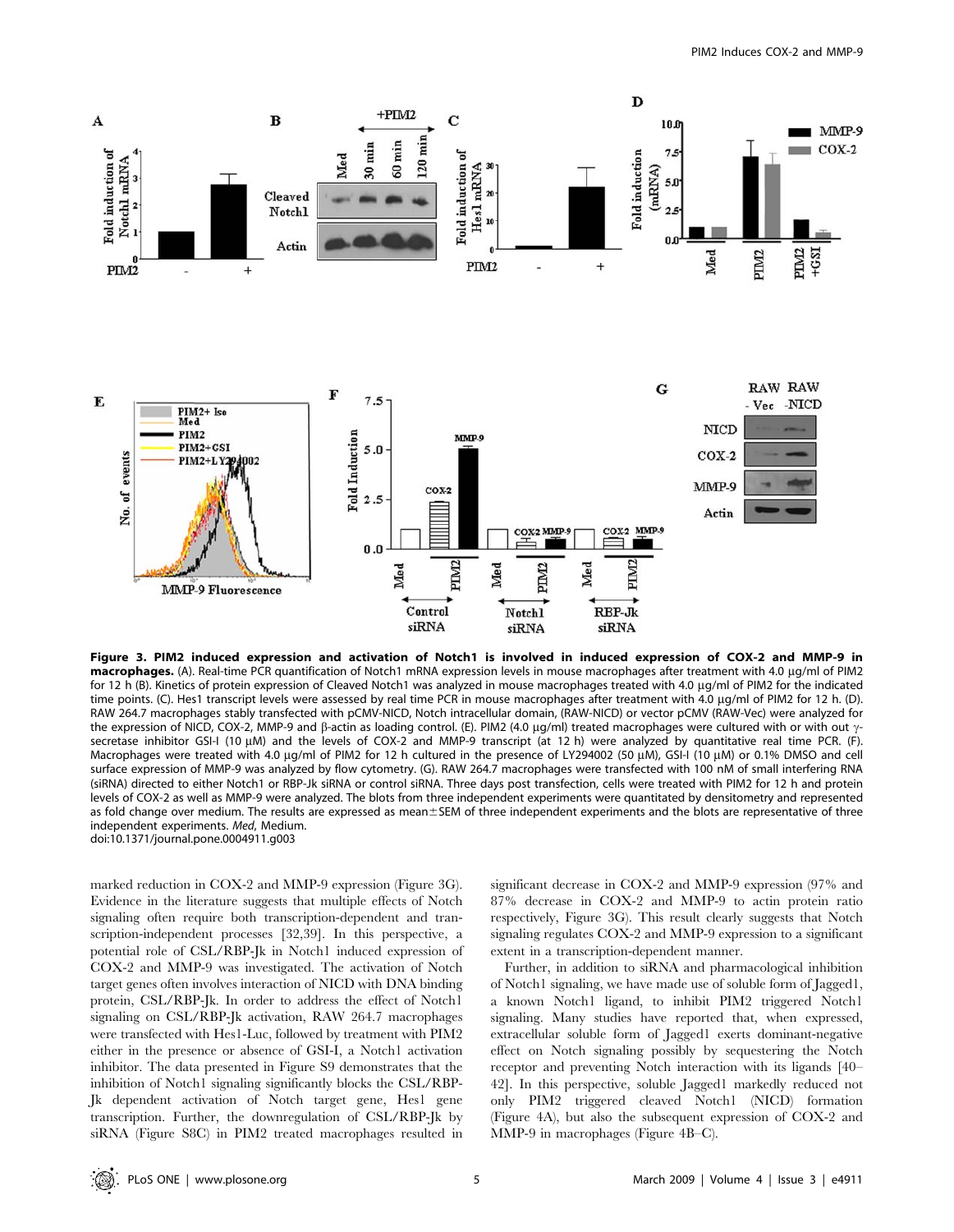# Involvement of TLR2 in PIM2 triggered Notch1 signaling

Studies have suggested that mycobacteria induced the expression of COX-2 or MMP-9 required the involvement of TLR2 [9] and PIM2 triggered secretion of proinflammatory stimuli such as TNF- $\alpha$  and IL-12 in a TLR2 dependent manner in murine and human macrophages [24]. In this context, when assessed, TLR2 dominant-negative construct significantly reduced PIM2 triggered MMP-9 expression (Figure 5A) clearly implicating the role of TLR2 in PIM2 mediated activation of signaling events in macrophages. Further, siRNA mediated downregulation of MyD88 expression; a downstream adaptor molecule among majority of TLR signaling pathways, resulted in substantial reduction in PIM2 induced MMP-9 expression (Figure S10).

In order to further ascertain the role of TLR2 pathway in Notch1 activation, RAW264.7 macrophages were either transfected with siRNA targeted to MyD88 or with control siRNA followed by PIM2 treatment. The data presented in Figure 5B clearly demonstrates that knockdown of MyD88, a downstream adaptor molecule in TLR signaling pathways, resulted in the inhibition of the expression and nuclear localization of NICD. Further, MyD88 siRNA, but not control siRNA blocked the nuclear expression of Hes1 (Figure 5C), a marker gene for Notch1 activation. In order to assess localization of NICD or Hes1 in nucleus, a series of images at an interval of 0.37-mm focal planes were collected into a z-stack. Every single layer of z-stack was subjected to image analysis by LSM 5 image examiner software to visualize and locate NICD/Hes1 protein expression in the nucleus. Figure S11A demonstrates PIM2 triggered translocation of NICD (green) or Hes1 (green) into nucleus (red). The truly

colocalized areas/spots exhibited a yellow color (the nonoverlapping spots were either red or green). In addition, scatter plot were also created using software Combi-FCS LCM META, which were utilized for obtaining correlation coefficient, a measure of the strength relationship between the two signals as well as a measure of how well two signals are correlated (Figure S11B–C).

Additionally, inhibition of TLR2 signaling by TLR2 dominantnegative construct resulted in substantial reduction in Hes1 promoter activity (Figure 5D). These data are in complete agreement with the published studies where in TLR2-mediated Notch1 up-regulation relied completely on the MyD88 adaptor protein and TLR2 but not TLR4-mediated, Notch1 up-regulation was completely abrogated in  $MyD88^{-/-}$  macrophages [37].

## PIM2 triggered COX-2 and MMP-9 expression involves activation of ERK1/2

Consistent with signaling events reported in many cell types, Mycobacteria triggered PI3K signaling frequently reported to involve activation of other intracellular signaling cascades such as MAPK [38]. In this context, we were interested in assessing whether PIM2 triggers activation of MAPK, in addition to PI3K and Notch signaling. Hence, when tested, only U0126 (ERK1/2 inhibitor), but not SB203580 (p38 MAPK inhibitor) or SP600125 (JNK inhibitor) reduced PIM2 triggered COX-2 and MMP-9 expression (Figure 6A). In addition, Ras activation inhibitor, Manumycin clearly abrogated PIM2 induced COX-2 and MMP-9 expression (Figure 6A–B). Furthermore, exposure of mouse peritoneal macrophages to PIM2 resulted in an increase in the phosphorylation of Raf-1, one of the target proteins for Ras, and



Figure 4. Soluble Jagged 1 significantly inhibits PIM2 triggered cleaved Notch1 (NICD), COX-2 or MMP-9 expression. (A). Cleaved Notch1 levels were assessed in RAW 264.7 macrophages transfected either with soluble Jagged1 construct or Vector construct followed by treatment with PIM2. (B). As described in (A), in soluble Jagged1 construct transfected cells, transcript levels of COX-2 were analyzed by quantitative real-time PCR and (C). surface expression of MMP-9 by flow cytometry. The results presented are representative of three independent experiments. Med, Medium.

doi:10.1371/journal.pone.0004911.g004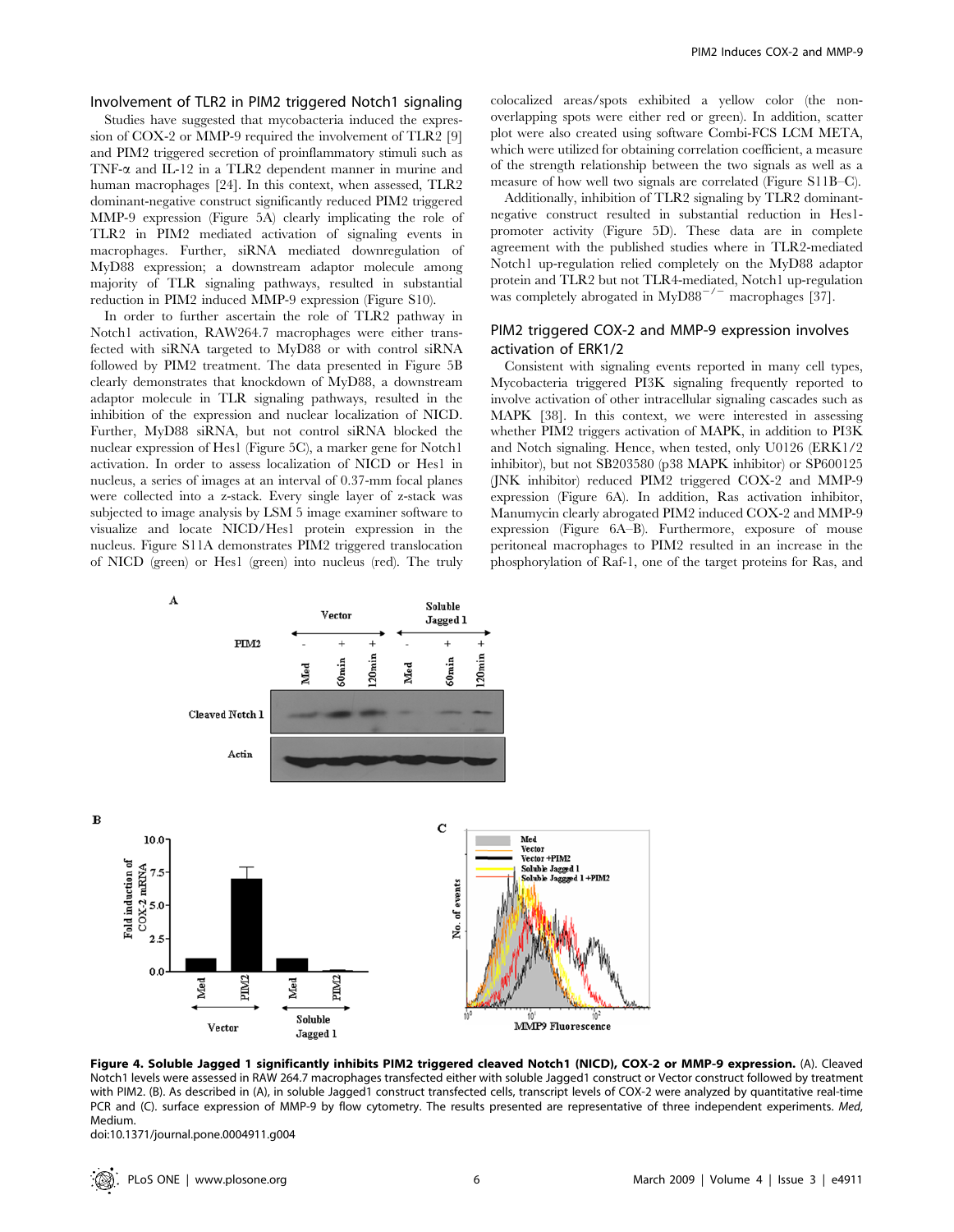

Figure 5. TLR2-MyD88 axis plays important role in PIM2 triggered Notch1 activation. (A). TLR2 dominant-negative construct significantly reduced PIM2 triggered MMP-9 expression as assayed by MMP-9 luciferase reporter activity as described in Materials and Methods. (B). siRNA mediated downregulation of MyD88 in PIM2 triggered nuclear localization of NICD as well as (C). in expression of Notch1 target gene, Hes1, as analyzed by confocal microscopy. (D). RAW 264.7 macrophages were transfected with either vector or dominant-negative TLR2 (TLR2-DN) and Hes1- Luc, followed by treatment with PIM2. The Hes1 promoter activity was evaluated by Luciferase assay. Data presented in the figure is representative of three independent experiments. Med, Medium. doi:10.1371/journal.pone.0004911.g005

ERK1/2 apparent within minutes of PIM2 treatment of macrophages (Figure 6C). However, the COX-2 or MMP-9 expression level remained unperturbed when PIM2 triggered activation of p38 was inhibited (Figure 6A). Further, in order to delineate whether activation of ERK1/2 or Raf-1 by PIM2 involves PI3 Kinase or Notch1 signaling, the phospshorylation of ERK1/2 or Raf-1 by PIM2 was assessed in the presence of LY294002, an inhibitor of PI3K or GSI-I,  $\gamma$ -secretase inhibitor. PIM2 triggered activation of ERK1/2 or Raf-1 was markedly reduced, when PI3K signaling or activation of Notch was inhibited (Figure 6D). These results suggest that ERK1/2 represents as important mediator in the Notch1-PI3K signaling pathway by which PIM2 induces COX-2 and MMP-9 expression. Further, MyD88 is a known critical downstream adaptor molecule in TLR signaling and siRNA to MyD88 reduces Notch 1 signaling and PIM2 triggered MMP-9 expression (Figure 5B–C and Figure S10). In this context, we analyzed the effect of siRNA to MyD88 on PIM2 triggered ERK1/2 activation. As presented in Figure S12,

siRNA to MyD88 abrogated PIM2 induced activation of ERK1/2 suggesting TLR2-MyD88 dependent PI3K-AKT-MAPK axis could be the basis for Notch signaling.

In order to further ascertain PIM2 ability to trigger Notch1 or COX-2 or MMP-9 expression, we attempted to inhibit PIM2 synthesis in M. bovis BCG by D-mannosamine, an inhibitor of PIM biosynthesis. Biochemical and genetic characterization of the  $\text{pim}B$  gene from M. tuberculosis have suggested that  $\text{Pim}B$  is the α-D-mannose-α(1→6)-phosphatidyl-*myo*-inositol monomannoside transferase responsible for the formation of triacyl-PIM2 from GDP-Man and triacyl-PIM1. In this regard, investigators have extensively utilized D-mannosamine, an inhibitor of PIM biosynthesis, as a tool, to identify  $\alpha$ -mannosyltransferases involved in PIM biosynthesis [43–44]. In this regard, when tested, blocking PIM2 synthesis in M. bovis BCG markedly reduced not only the formation of cleaved Notch1 (NICD), but also nuclear translocation of NICD in macrophages (Figure 13A & data not shown). Importantly, D-mannosamine treated M. bovis BCG fails to trigger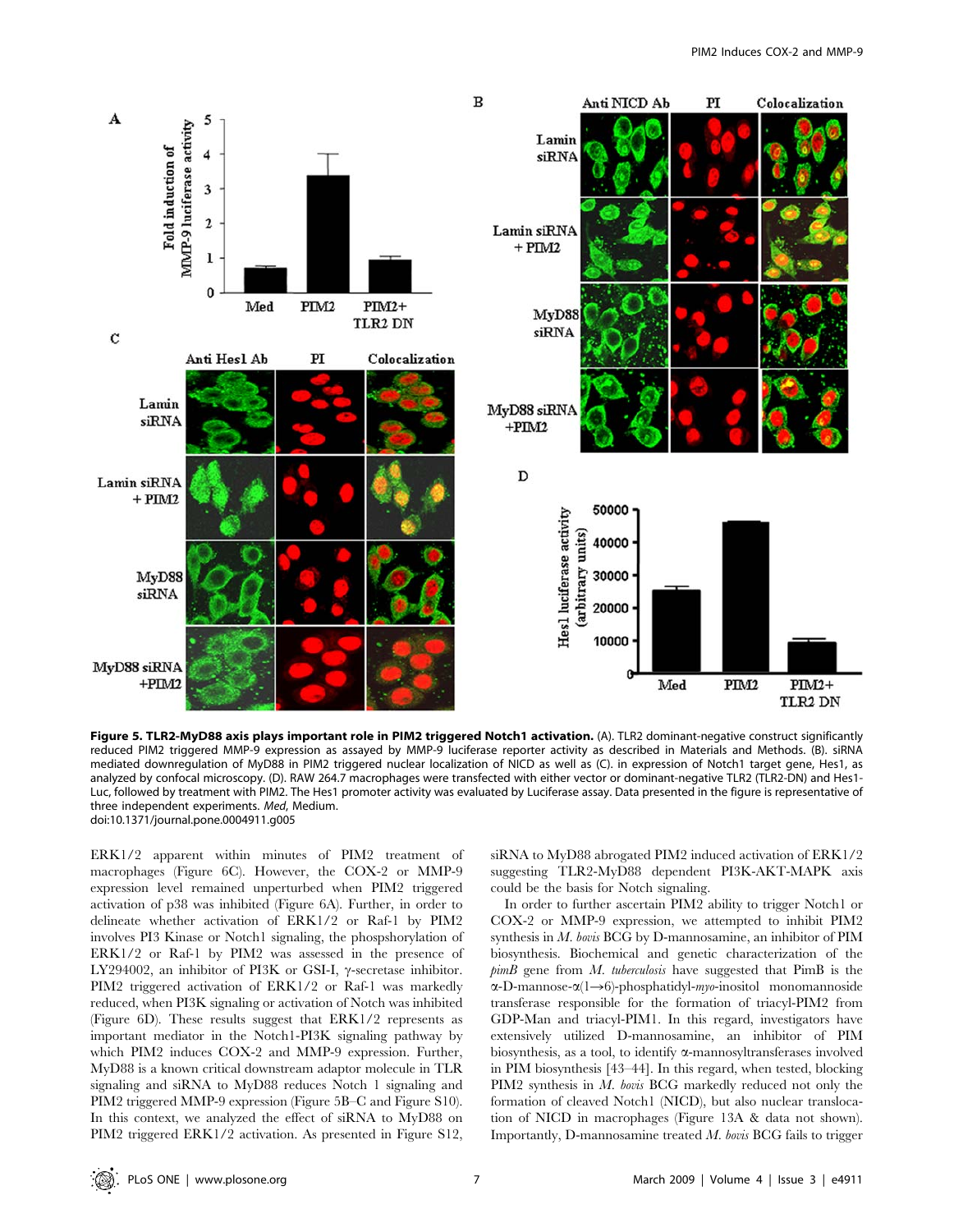

Figure 6. PIM2 induced activation of ERK1/2 and NF-*k*B is dependent on Notch1 mediated activation of PI3 kinase pathway. (A). Mouse macrophages were treated with U0126 (10 μM), SB203580 (20 μM), SP600125 (50 μM), Manumycin (20 μM) or DMSO as vehicle control, prior to treatment with PIM2 for 12 h and COX-2 and MMP-9 mRNA expression levels were analyzed by real time PCR. (B). MMP-9 levels on the cell surface were assessed by flow cytometry on PIM2 treated macrophages pretreated with Manumycin (20 µM), U0126 (10 µM) or DMSO. (C). Time dependent activation of Raf-1 and ERK1/2 upon treatment macrophages with 4.0 µg/ml of PIM2. (D). Mouse peritoneal macrophages were pretreated with LY294002 (50 µM) or GSI-I (10 µM) and phosphorylation status of Raf-1 and ERK1/2 at indicated time points after treatment with PIM2 was assessed. (E). Mouse macrophages were treated with PIM2 for indicated time points and were fractionated into cytosolic, nuclear fractions and probed for NFkB by immunoblotting. (F). Nuclear translocation of NF-kB upon treatment of macrophages with PIM2. Macrophages were treated with U0126 (10  $\mu$ M), LY294002 (50  $\mu$ M), GSI-I (10  $\mu$ M) prior to PIM2 treatment. The graphs show the average of three independent experiments $\pm$ SEM. Representative blots from three independent experiments are shown. Med, Medium. doi:10.1371/journal.pone.0004911.g006

the nuclear localization of Hes1, a Notch1 target gene product as well as the induced expression of COX-2 and MMP-9 (data not shown & Figure S13A–B). Even though, D-mannosamine did not affect the cell-viability or the overall colony morphology of the treated M. bovis BCG (data not shown), experiments were carried out to assess the cell wall composition of D-mannosamine treated M. bovis BCG in order to validate the above-mentioned results. Data presented in Figure S13C clearly demonstrates that treatment of M. bovis BCG with D-mannosamine resulted in marked reduction in PIM2 presence in M. bovis BCG, which in our opinion ascertains above-mentioned results.

# Involvement of NF-kB in PIM2 triggered COX-2 and MMP-9 expression

PI3K or Notch1 mediated activation of its target genes involves the active recruitment of transcription factor NF-kB [45–46]. Further, the promoters of COX-2 and MMP-9 are found to contain many cis-acting elements among which, NF-kB have been implicated in the regulation of both COX-2 and MMP-9 gene expression. In this context, PIM2 triggered significant p65 NF-kB translocation from the cytosol to the nucleus which peaked at 15– 60 min and then decreased at 120 min of treatment (Figure 6E and data not shown). However these treatments did not alter the total PCNA (nucleus) or  $\beta$ -actin (cytosol) protein levels in the cells (Figure 6E). Additionally, with regard to cell fractionation studies, assessment of purity of the nuclear fraction was carried out using marker protein proliferating cell nuclear antigen (PCNA). In this context, the cytosol fractions were routinely checked for the presence of PCNA by immunoblotting to exclude the possibility of nuclear fraction contamination. PIM2 induced nuclear translocation of NF-kB was further confirmed utilizing the antibody specific for the phospho-p65 subunit of NF-kB (Figure S14).

The nuclear translocation of NF- $\kappa$ B, as shown in Figure 6E–F, is dependent on activation of Notch, as treatment with GSI-I,  $\gamma$ secretase inhibitor, significantly reduced the nuclear translocation of NF-kB upon PIM2 treatment. Further, inhibitors of PI3K,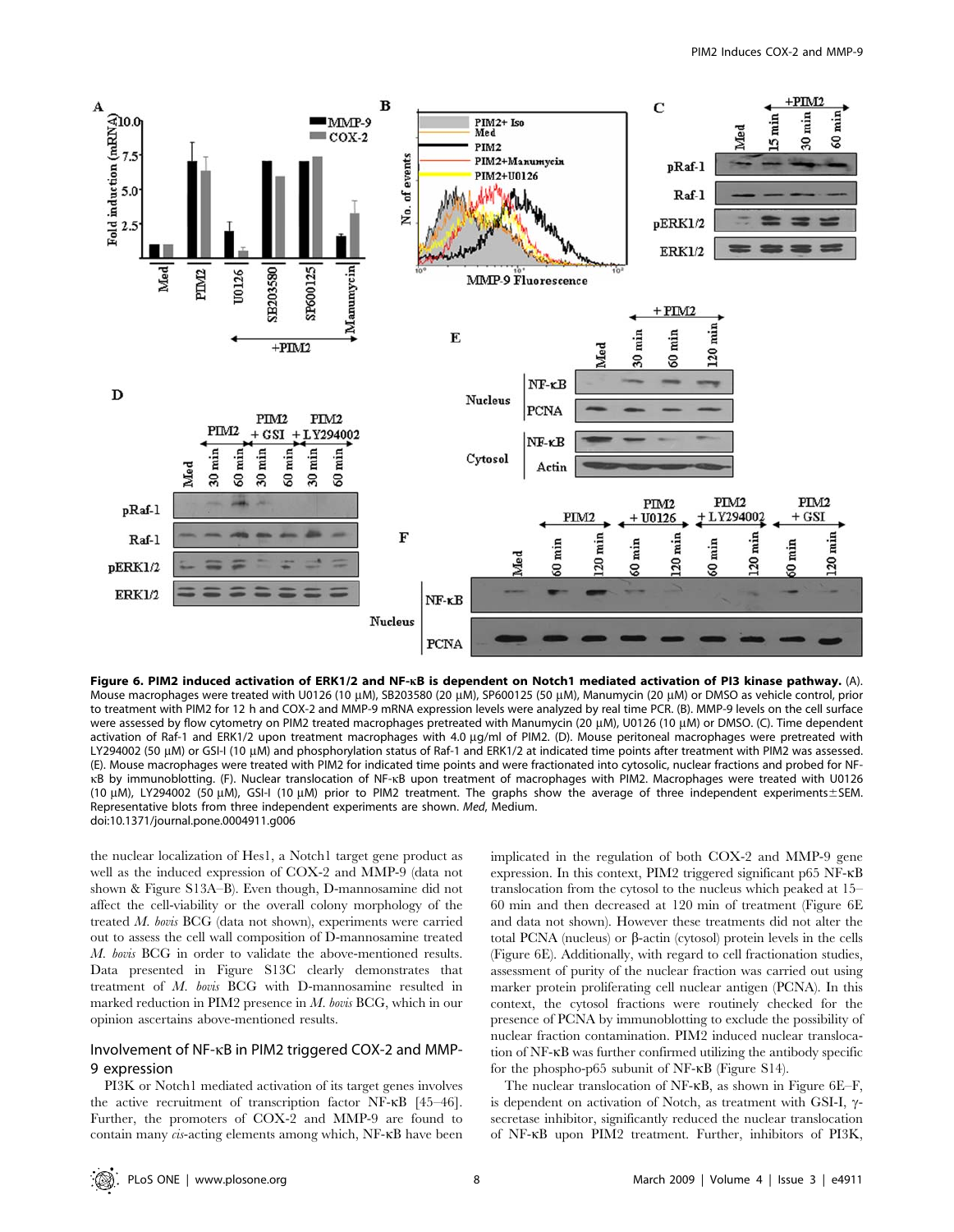LY294002 or ERK1/2, U0126 reversed PIM2 mediated nuclear translocation of NF-kB from cytosol (Figure 6F). In addition, an IkappaB phosphorylation inhibitor, BAY 11-7082 markedly diminished PIM2 induced MMP-9 and COX-2 protein levels (data not shown).

# PIM2 increases cell membrane association of MMP-9 via its interaction to CD44

Many studies have suggested that MMP-9 associates with the cell membrane and the binding of MMP-9 is suggested to be mediated by several proteins including CD44 [47]. In this context, PIM2 increases the expression of cell surface associated MMP-9 as well as CD44 (Figure 1C and Figure 7A). PIM2 triggered cell surface CD44 expression can be blocked by inhibitors of PI3K (LY294002) or by Notch activation inhibitor, GSI-1 (Figure 7B). Further, for localization studies, double immunofluorescence experiments were carried out on PIM2 treated non-permeabilized macrophages (Figure 7C). The MMP-9 protein expression is indicated by green color and the red color indicates CD44 protein staining. The merged images from confocal laser scanning microscopic analysis revealed orange-yellow color shift indicating the co-localization of MMP-9 and CD44 proteins at the cell surface. The unstimulated cells exhibited weak signals of MMP-9 expression when stained either with isotypic or anti-MMP-9 antibody.

# **Discussion**

Activation of inflammatory immune responses by the host upon infection of pathogenic microbes is one of the crucial steps not only in controlling the spread of pathogen from the site of infection to reminder of host organs, but also in mounting an effective memory response so that future exposures/infections by similar pathogen/s can be effectively controlled. In this context, inflammatory responses during formation of granuloma in which mycobacteria resides is often associated with tissue remodeling and breakdown of the extracellular matrix. In these complex processes, both COX-2 and MMP-9 play a major role in chronic inflammation in general and MMP-9 significantly in tissue remodeling. Matrix metalloproteinases in general can degrade most of the components of ECM and among MMP's, MMP-9 is suggested to have important role in the pathogenesis of the tuberculosis disease [4–8]. During mycobacteria infection, MMP-9 induction has been implicated in cells recruitment, representing as an obligatory step in the formation of granuloma. However, MMP-9 expression can act as causative for the loss of the structural integrity of the lung tissues during chronic inflammation [8]. For an example, in case of



Figure 7. Association of PIM2 triggered cell surface MMP-9 associates with CD44. (A). Mouse macrophages were treated with PIM2 for 12 h and cell surface levels of CD44 were analyzed by probing with anti-CD44 or isotype matched control antibody followed by Cy5-conjugated goat anti- rat IgG. (B). CD44 levels on the cell surface were assessed by flow cytometry on PIM2 treated macrophages pretreated with LY294002 (50 µM) or GSI-I (10 µM). (C). Surface expression of MMP-9 and CD44 were evaluated by immunofluorescent staining using confocal microscopy. After 12 h treatment with PIM2, macrophages were probed with anti MMP-9 followed by anti rabbit IgG-Cy-2(green) as well as anti CD44 followed by anti- rat IgG-Cy5 (red). Merged image shows the areas of colocalization in yellow. The results are representative of three independent experiments. Med, Medium.

doi:10.1371/journal.pone.0004911.g007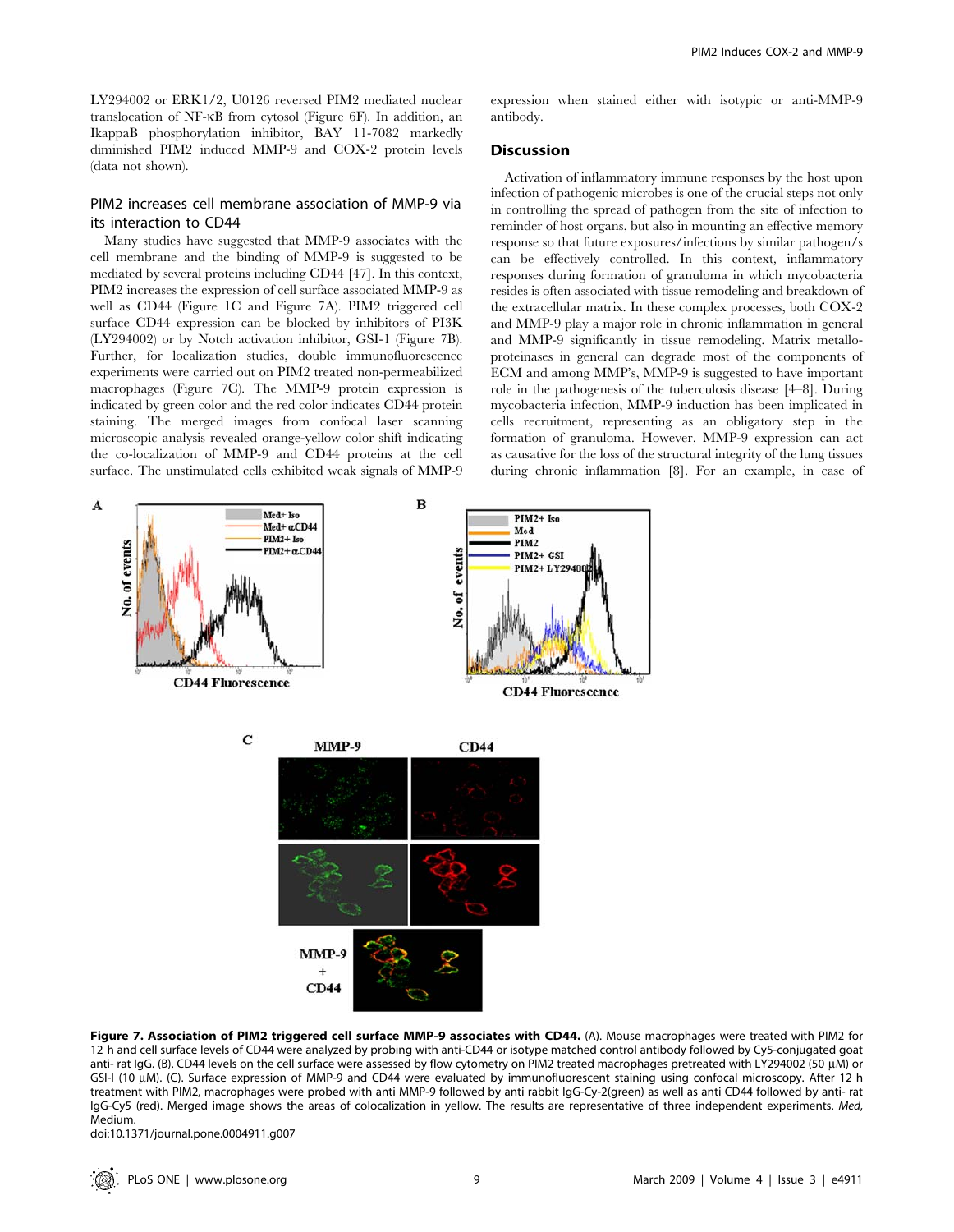tuberculous meningitis, increased MMP-9 expression is linked to tissue destruction, a pathological hallmark of inflammatory host immune response [4–5]. Further, evidences suggest that COX-2 dependent PGE2 regulates macrophage MMP-9 expression and COX-2 expression is induced in response to a variety of inflammatory mediators [12].

The current study attempts to delineate the signaling events that are involved in PIM2 mediated expression of COX-2 and MMP-9. We show that PIM2, an integral component of the mycobacterial envelope, induces the expression of MMP-9 as well as COX-2 in macrophages. We present the evidence that PIM2 triggered expression of COX-2 and MMP-9 involves the activation of PI3K and Notch1 signaling. Perturbation of Notch1 signaling by siRNA to Notch1 or pharmacological inhibition of Notch1 signaling or soluble form of Jagged1, which is suggested to exert dominant-negative effect on Notch1 activation [40–42], markedly inhibited PIM2 triggered Notch1 signaling as well as COX-2 and MMP-9 expression (Figure 3–4). Additionally, inhibition of COX-2 expression results in marked reduction in PIM2 triggered MMP-9 induction (Figure 1) clearly implicating the suggested role of COX-2 dependent signaling events in driving the MMP-9 expression [9]. In addition, enforced expression of the Notch1 intracellular domain (NICD) in RAW 264.7 macrophages induces the expression of both COX-2 and MMP-9 (Figure 3). Overall, our studies suggest that PI3K and Notch1 signaling contributes as an obligatory early proximal signaling event during PIM2 induced COX-2 and MMP-9 expression in macrophages. It is well known that TLRs significantly participate in wide variety of immune responses and are suggested to play pivotal role in the activation of inflammatory immune responses by mycobacteria. In this context, knockdown of MyD88, a downstream adaptor molecule in TLR signaling pathways resulted in inhibition of the expression and nuclear localization of Notch1 as well as nuclear expression of Hes1, a marker gene for Notch1 activation (Figure 5). The perturbation of TLR2 signaling by TLR2 dominant-negative construct also resulted in substantial reduction in Hes1 promoter activity (Figure 5). Additionally, our recent findings suggest that M. bovis BCG whole bacilli upregulates Notch1 and activates Notch1 signaling pathway in a TLR2-MyD88 dependent manner [36]. Our report clearly suggested that TLR2 can physically associate with both PI3K and Notch1, which implicates TLR2 triggering by M. bovis BCG in the activation of PI3K and Notch1. In this context, while PIM2 is suggested to stimulate murine and human macrophages in a TLR2 dependent manner [24], it is possible that PIM2 might trigger Notch1 signaling by interaction with TLR2. However, further investigations are required to expand the understanding of the above finding.

As mentioned in the introduction, the involvement of cross-talk between Notch and PI3K-AKT signaling cascades have been attributed to the overall cellular responses in diverse sets of cell types including CHO cells, primary T-cells and hippocampal neurons [48]. In addition, data suggesting the physical association of Notch1 with p56lck and PI3K in primary T cells as well as Notch mediated activation of the MAPK in many tumors suggest that regulation of PI3K-AKT -MAPK axis may be important component for Notch signaling [33]. In addition, transformation of many tumors by Notch requires active signals from the ERK/ MAP kinase and PI3 kinase pathways along with Ras pathway [49]. Overall, these reports have suggested involvement of PI3K-AKT, ERK 1/2, and NF-KB, as possible downstream regulators of Notch signaling. In agreement with these reported findings, the inhibition of Notch1 or PI3K signaling resulted in significant decrease in phosphorylation of 4EBP1 (Figure 2), Raf-1 and ERK1/2 (Figure 6) clearly implicating PIM2 mediated activation

as well as possible cross-interactions between Notch, PI3K and Ras/MAPK signaling molecules. Moreover, our data from inhibition of Notch1 or PI3K signaling intermediates by pharmacological inhibitors or dominant negative constructs suggest the possible positive regulation of PI3K-AKT and MAPK pathway by Notch1. Further, inhibition of PIM2 synthesis markedly compromises M. bovis BCG ability to trigger Notch1 or COX-2 or MMP-9 expression (Figure S13). These results clearly indicate that PIM2 is an important cell wall antigen that contributes to  $M$ . bovis BCG ability to trigger Notch signaling in macrophages.

Additionally, PIM2 treatment increases the surface expression of CD44 which associates with enhanced cell-surface MMP-9 (Figure 7). CD44 is shown to associate with a proteolytic form of MMP-9 on the surface of various tumor cells (47). Further, disruption of CD44/MMP-9 cluster formation had resulted in reduction of tumor invasiveness in vivo [50–51]. In this perspective, it had been postulated that CD44/MMP-9 complex formation on the cell surface might signify as a novel motility-enhancing signal for tumor cells which eventually contributes their invasiveness. Similar to results with MMP-9 expression, inhibitors of PI3K or Notch1 activation, LY294002 (PI3K) or GSI-I abrogated PIM2 mediated expression of CD44 (Figure 7).

The PI3K or Notch1 signaling mediated activation of a given target gene often requires recruitment of transcription factor NFkB [32]. Even though, the details of the PI3K mediated activation of NF-kB are reported, molecular understanding of precise interaction between Notch and NF-kB are not clear. However, recent reports suggest that Notch1 in addition through cross-talk with PI3K or MAPK, may strongly activate NF-kB (p100/p52) expression [52]. In this perspective, PIM2 triggered significant p65 NF-kB translocation from the cytosol to the nucleus (Figure 6) in a Notch-PI3K-MAPK dependent manner. In order to further validate the role of Notch and NF-kB, bioinformatics analysis of mouse COX-2 and MMP-9 promoters [53] was carried out and analysis predicted the binding site for NF- $\kappa$ B between  $-507$  to  $-519$  bp and for RBP-Jk between  $-717$  to  $-731$  bp relative to the +1 transcription start site for COX-2 promoter. In this context, Chromatin immuno precipitation (ChIP) assays were carried out and the data clearly suggested that PIM2 treatment increased binding of NF-kB and RBP-Jk to COX-2 and MMP-9 promoter (Figure S15 and data not shown). These results further support the earlier observation that both RBP-Jk/CSL and NF-kB exerted positive regulatory roles during PIM2 induced COX-2 and MMP-9 expression (Figure 3G and Figure 6E–F). Our data from experiments on PIM2 induced nuclear translocation of NF-kB from cytosol in the presence of Notch or PI3K or MAPK activation inhibitors clearly suggest the possibility of frequent cross-talk between the Notch1 and PI3K-MAPK signaling pathways. Taken together, as depicted schematically in Figure 8, current investigation implicate PI3K and Notch1 signaling as obligatory early proximal signaling events during PIM2 induced COX-2 and MMP-9 expression in macrophages.

#### Materials and Methods

### Mice and Cell Culture

C57BL/6 and C3H/HeJ mice were maintained at Central Animal Facility, Indian Institute of Science, Bangalore, India. In order to obtain peritoneal macrophages, peritoneal cavity of mice were injected with thioglycollate and on fourth day of injection, peritoneal macrophages were obtained by flushing peritoneal cavity with 10 ml ice-cold PBS and then cultured in DMEM (Sigma-Aldrich, USA) supplemented with L-glutamine and 10%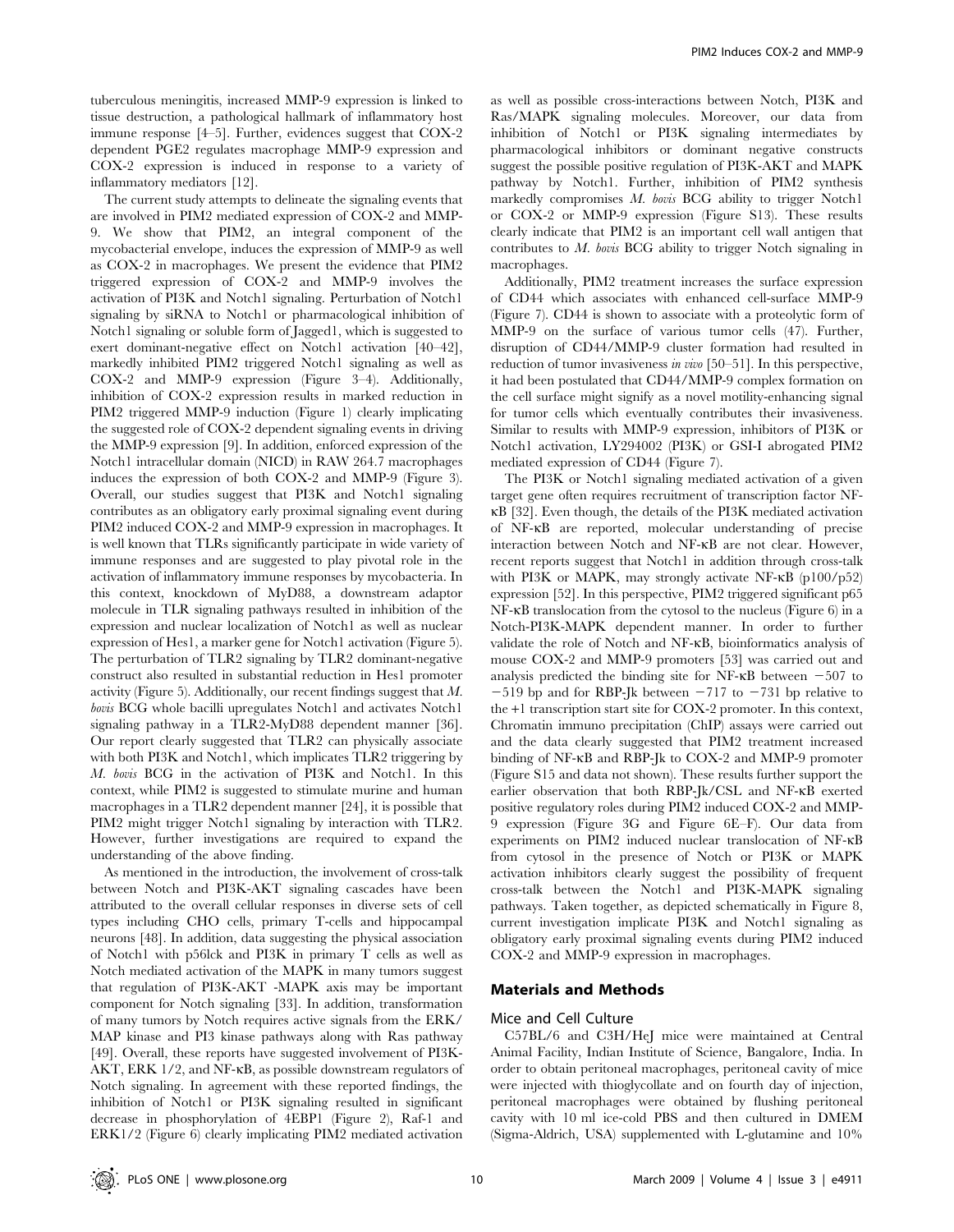

Figure 8. Model depicting PIM2 triggered signaling cascades regulating COX-2 and MMP-9 gene expression. doi:10.1371/journal.pone.0004911.g008

Fetal Bovine Serum (FBS) (Sigma-Aldrich, USA). The experiments with macrophages derived from mice were carried out after the approval from the Indian Institute of Science Institutional Animal Ethics Committee in accordance with Government of India Guidelines as well as from Institutional Biosafety Committee of Indian Institute of Science, Bangalore, India. RAW 264.7 mouse macrophage cell line (Obtained from National Centre for Cell Sciences, Pune, India) was cultivated in DMEM supplemented with L-glutamine and 10% FBS.

#### Preparation of PIM2 fraction

Phosphatidyl-myo-inositol mannosides-2 (PIM2) have been purified from M. bovis BCG 1173P2 (the Pasteur strain) envelope, on QMA-Spherosil M (BioSepra SA, Villeneuve-la-Garenne, France) column, as previously described [24].

#### Chemicals and reagents

General laboratory reagents were purchased from Sigma-Aldrich, USA or Merck, Germany. Anti-Ser473 AKT, anti-AKT, anti-Thr70 4EBP1, anti-4EBP1, anti-Thr180/Tyr182 p38 MAPK, anti-p38 MAPK, anti-Thr202/Tyr204 pERK1/2, anti-ERK1/2, anti-Ser338 Raf, anti-Raf, anti-Ser536 NF-kB, anti-NFkB, anti-Ser32 IkBa and anti-Cleaved Notch1 antibodies were purchased from Cell Signaling Technology, USA. Anti-Notch1 and anti-RBP-Jk antibodies were purchased from Santa Cruz Biotechnology, USA. Anti-COX-2, anti-PCNA and HRP conjugated anti- mouse IgG antibodies were obtained from Calbiochem, USA. Anti-β-actin and anti-MMP-9 antibodies were obtained from Sigma-Aldrich, USA. Anti-CD44 and anti-CD16/32 (Fc blocker) antibodies were purchased from eBioscience, USA. Cy2 or Cy5 or HRP conjugated anti-rat and anti-rabbit IgG antibodies were purchased from Jackson Immunoresearch, USA. Purified PGE2 was purchased from Sigma-Aldrich, USA.

#### Treatment with pharmacological inhibitors

The pharmacological inhibitors were obtained from Calbiochem, USA and were reconstituted in sterile DMSO and used at following concentrations. LY294002 (50  $\mu$ M), AKT Inhibitor II (AKT I-II, 10  $\mu$ M),  $\gamma$ -secretase inhibitor I (GSI-I) (10  $\mu$ M), SB203580 (20 μM), U0126 (10 μM), SP600125 (50 μM), Manumycin (20  $\mu$ M), NS-398 (10  $\mu$ M). DMSO at 0.1% concentration was used as the vehicle control. In all experiments with inhibitors, a tested concentration was used after careful titration experiments assessing the viability of the macrophages. In experiments with inhibitors, the macrophages were treated with a given inhibitor for 60 minutes before treatment with PIM2. We had tested different concentrations of various inhibitors used in the current study on their efficacy in terms of inhibition of a given kinase molecule. For example, U0126, a known inhibitor for MEK1/2 (which activates ERK1/2) significantly blocked M. bovis BCG triggered ERK1/2 phosphorylation (Figure S16A). Similarly, SB203580 abrogated PIM2 triggered IKB $\alpha$  phosphorylation (Figure S16B).

#### Stable transfection of Notch Intracellular Domain (NICD)

RAW 264.7 stable cell line expressing NICD was generated by transfection with  $2 \mu$ g of plasmid pCMV-NICD using LipofectamineTM 2000 (Invitrogen, USA). After 48 h, cells were cultured for 10–12 days in DMEM complete medium supplemented with 400 mg /ml G418 (Calbiochem, USA) for selective growth of cells transfected with plasmid. To use as mock control RAW 264.7 cells stably transfected with plasmid pCMV were also generated. Stable expression of NICD in transfected cells was confirmed by analyzing protein level of NICD by western blotting and Hes 1 mRNA expression, a transcriptional target for Notch1 by quantitative real time PCR.

### siRNA transfections

RAW 264.7 cells were transfected with 100 nM siRNA using Lipofectamine<sup>TM</sup> 2000 (Invitrogen, USA) according to manufacturer's instructions. Transfection efficiency has been more than 50% through all the experiments as determined by counting the number of siGLO Lamin A/C positive cells in a microscopic field using fluorescent microscope. 96 h post transfection, the cells were treated with  $4 \mu g/ml$  PIM2 for 12 h. Later total cell lysates were prepared and analyzed for indicated proteins by western blotting. siRNAs specific to Notch1, CSL/RBP-Jk, AKT, control siRNA and siGLO Lamin A/C siRNA were obtained from Dharmacon, USA as siGENOMETM SMARTpool reagent, which contains a pool of four different double-stranded RNA oligonucleotides (siRNA). Further, in all experiments involving siRNA, the specificity of each siRNA was assessed showing that an irrelevant gene like Actin was not suppressed as well as the relevant one being suppressed.

# Transient transfections and luciferase assays

RAW 264.7 cells were transfected with promoter constructs of MMP-9 (MMP-9 Luc) and Hes1 (Hes1 Luc) using Polyethylenimine (PEI, Sigma-Aldrich, USA). After 36 hrs of transfection, cells were treated with PIM2 for 12 h. Cells were harvested and lysed in reporter lysis buffer (Promega, USA) and luciferase activity was assayed using Luciferase assay reagent (Promega, USA). The results were normalized for transfection efficiencies by assay of  $\beta$ galactosidase activity.

# Quantitative real Time PCR

Total RNA was isolated from cells using TRIzol (Sigma-Aldrich, USA) following to manufacturer's protocol and then treated with RNase free DNase (Promega, USA) to remove any potential DNA contamination. For RT-PCR, 2 µg of total RNA was converted into cDNA using First strand cDNA synthesis kit (Fermentas, USA). Quantitative real time PCR was performed with SYBR Green PCR mix from Finnzymes, Finland. All reactions were repeated at least three times independently to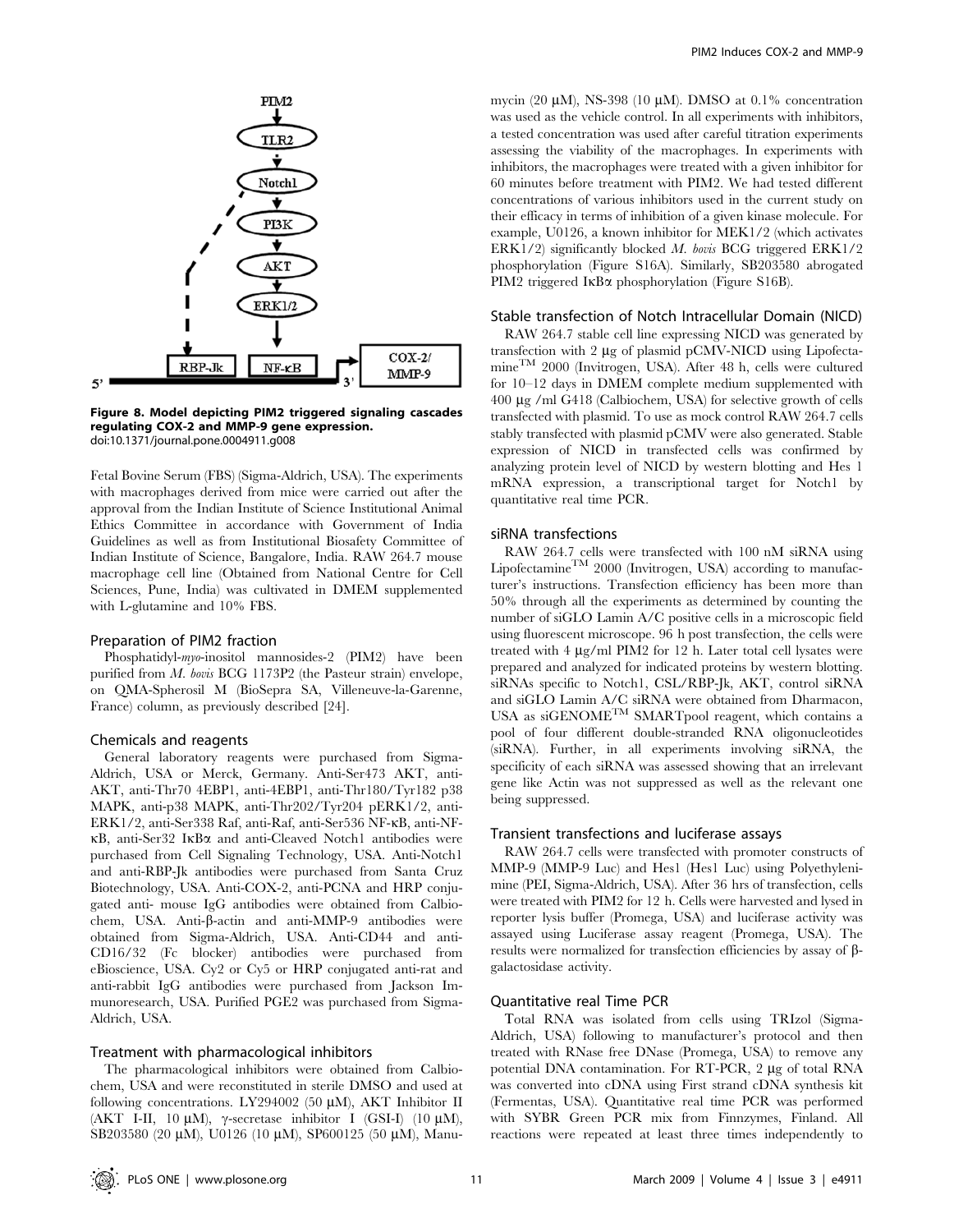ensure the reproducibility of the results. Amplification of housekeeping gene GAPDH was used as internal control. The forward and reverse primer pairs used were as follows: GAPDH forward 5'-gagccaaacgggtcatcatct-3', GAPDH reverse 5'-gaggggccatccacagtctt-3', COX-2 forward 5'- gtatcagaaccgcattgcctc-3', COX-2 reverse 5'- cggcttccagtattgaggagaacagat-3', MMP-9 forward 5'-gagctgtgcgtcttccccttc-3', MMP-9 reverse 5'-ggaatgatctaagcccagtgc-3<sup>'</sup> Notch1 forward 5'- agaatggcatggtgcccag-3', reverse 5'- tggtggagaggctgctgtgtag- 3', Notch2 forward 5'gatggaggtgactgttccctca -3', reverse 5'- cgtcttgctattcctctggcac- 3', Notch3 forward 5'- gatttcccatacccacttcgg-3', reverse 5'- tgtgtaatgcaaaaccctcagg- 3', Notch4 forward 5'- gttgaagaattgatcgcagcc -3', reverse 5'- aggaaaagcggcgtctgtt- 3', Jagged1 forward 5'- agaagtcagagttcagaggcgtcc -3', reverse 5'- agtagaaggctgtcaccaagcaac- 3', Jagged 2 forward 5'- tgctgtggaggtggctatgtct-3', reverse 5'tgtttccaccttgacctcggt- 3', Dll 1 forward 5'- ggacctcagtgagaggcatatgg  $-3'$ , reverse  $5'$ - ggcaattggctaggttgttcatg-  $3'$ , Dll 3 forward  $5'$ agttgcacttctcctaccgcg  $-3'$ , reverse  $5'$ - acggcattcatcaggctcttc-  $3'$ , Dll4 forward 5'- gtgaactgcacatcagcgattg -3', reverse 5'- gttgcagacgaagttgtttggg- 3', Lunatic Fringe forward 5'- gacgtgtacatcggcaagcc -3', reverse 5'- agccaatggtgcagtcatcg- 3', Manic Fringe forward 5'- ggctacatcatcgagtgcaagc -3', reverse 5'- aggagacaatggagggagcg- 3', Radical Fringe forward 5'- ctgtgttgctgctactgccg -3', reverse 5'- ctcgtgagatccaggtacgc- 3', Kurzbanian forward 5'ggccagcctatctgtggaaac -3', reverse 5'- gtacagcagggtccttgactcg- 3', Presinilin forward 5'- gacagtggttctgggaacgatg -3', reverse 5'cctccgggtcttcactcgttag- 3', Hes 1 forward 5'- gagaggctgccaaggtttttg  $-3'$ , reverse  $5'$ - cactggaaggtgacactgcg -  $3'$ . All the primers were purchased from Sigma Genosys, India.

### Preparation of cell lysate and western blot analysis

Cells were washed with ice cold PBS and scrapped off the culture dish and collected by centrifugation. Cell pellets were lysed in RIPA buffer constituting 50 mM Tris-HCl, pH 7.4, 1% NP-40, 0.25% Sodium deoxycholate, 150 mM NaCl, 1 mM EDTA,  $1 \text{ mM}$  PMSF,  $1 \mu g/ml$  of each aprotinin, leupeptin, pepstatin, 1 mM Na3VO4, 1 mM NaF and incubated on ice for 30 min. Whole cell lysate was collected by centrifuging lysed cells at 13000 rpm, 10 min at  $4^{\circ}$ C. Protein concentration in each cell lysate was determined by Bradford's method of protein detection. Equal protein amount from each cell lysate was subjected to SDS-PAGE and transferred onto polyvinylidene difluoride membranes (Millipore, USA) by the semidry Western blotting (Bio-Rad, USA) method. Nonspecific binding was blocked with 5% nonfat dry milk powder in TBST (20 mM Tris-HCl (pH 7.4), 137 mM NaCl, and 0.1% Tween 20) for 60 min. The blots were incubated overnight at  $4^{\circ}$ C with primary antibodies diluted in TBST with 5% BSA. After washing with TBST, blots were incubated with anti-rabbit or anti-mouse IgG secondary Ab conjugated to HRP (Jackson Immunoresearch, USA) diluted in TBST with 5% BSA for 2 h. After further washing in TBST, the immunoblots were developed with the ECL system (Perkin Elmer, USA) following the manufacturer's instructions.

# Nuclear and cytosolic fractionation of peritoneal macrophages

Peritoneal macrophages were grown in 60-mm dishes and treated as indicated. After treatment, cells were harvested by centrifugation at 13000 rpm for 5 min and cell pellets were washed with phosphate buffered saline (PBS) and gently resuspended in Buffer A (10 mM HEPES pH 7.9, 10 mM KCl, 0.1 mM EDTA, 0.1 mM EGTA, 1 mM DTT and 0.5 mM PMSF). After incubation on ice for 15 min, cell membrane was disrupted with 10% NP-40 and the nuclear pellets were recovered by centrifugation 13000 rpm for 15 min at  $4^{\circ}$ C and supernatant was used as cytosolic extract. Nuclear pellets were lysed with Buffer C (20 mM HEPES pH7.9, 0.4 M NaCl, 1 mM EDTA, 1 mM EGTA, 1 mM DTT and 1 mM PMSF) and nuclear extracts were collected after centrifugation at 13000 rpm for 20 min at  $4^{\circ}$ C.

# Immunofluorescence

Resident mouse peritoneal macrophages were seeded on to coverslips and treated as indicated. The cells were fixed with 3% formaldehyde for 10 min at room temperature. Primary antibodies were incubated for 1 h at room temperature following three washes with PBS. Secondary antibodies (Cy2 conjugated antirabbit IgG or Cy5 conjugated anti-rat IgG) were incubated in the dark for 1 h at room temperature and then washed three times with PBS. Coverslips with cells were mounted on a slide with fluoromount G. Confocal images were taken on Zeiss LSM 510 Meta confocal laser scanning microscope using plan –Apochromat 63X /1.4 oil DIC objective and Argon/2 458, 477, 488, 514 nm and HeNe 543 lasers. During colocalization studies, a series of images at an interval of 0.37-mm focal planes were collected into a z-stack to ascertain the actual colocalization. Every single layer of z-stack was subjected to image analysis by LSM 5 image examiner software to visualize and locate protein expression.

# Flow cytometry analysis

The cells were washed with PBS and were fixed in 0.1% formaldehyde. In order to avoid nonspecific binding, cells were incubated with 0.5  $\mu$ g Fc blocker (per 10<sup>6</sup> cells) for 30 minutes on ice followed by staining with rabbit anti-mouse MMP-9. This was followed by staining with flouro isothiocyanate (FITC) or Cy2 conjugated anti-rabbit IgG. Similarly, cells were labeled with rat anti-mouse CD44 antibody followed by Cy5 conjugated anti-rat IgG and were analyzed using FACScan (BD Biosciences, USA). Dead cells were excluded from the analysis by their forward and side-way light-scattering properties.

# Inhibition of PIM2 synthesis in M. bovis BCG

M. bovis BCG Pasteur 1173P2 was grown to mid log phase in Souton's medium and treated with D- Mannosamine (ManN) (Sigma Aldrich, USA) at a concentration of 5 mg/ml. Cultures were centrifuged after 24 h and aliquots were frozen at  $-70^{\circ}$ C. Representative vials were thawed and enumerated for viable colony forming unit on Middlebrook 7H10 agar (Difco, USA) supplemented with OADC (oleic acid, albumin, dextrose, catalase). For macrophage infections, single cell suspension of bacteria were obtained after short pulses of sonication and macrophages were infected at MOI of 1:1. Further, in experiments with D-mannosamine, a tested concentration was chosen after careful titration experiments assessing the viability (CFU) of M. bovis BCG. The inhibition of PIM2 synthesis was confirmed by the Thin-Layer chromatography of cell wall lipids as described [21]. Briefly, Bacilli were washed extensively in 0.05% Tween 80/PBS followed by a detergent-free wash before extraction in chloroform and methanol. The bacterial pellet was extracted twice in chloroform/methanol (2:1 v/v) with sonication. Bacterial debris was removed by centrifugation, and hydrophilic contaminants were removed using a Folch wash. TLC analysis of lipids was performed on aluminum backed plates of silica gel 60 F254 (Merck, Germany). The solvent used was CHCl<sub>3</sub>/CH<sub>3</sub>OH/ NH4OH/H2O (65:24:0.4:3.6 v/v). Visualization of resolved lipids was achieved with a charring spray (10% CuSO4 in 8% phosphoric acid) and heating at  $110^{\circ}$ C.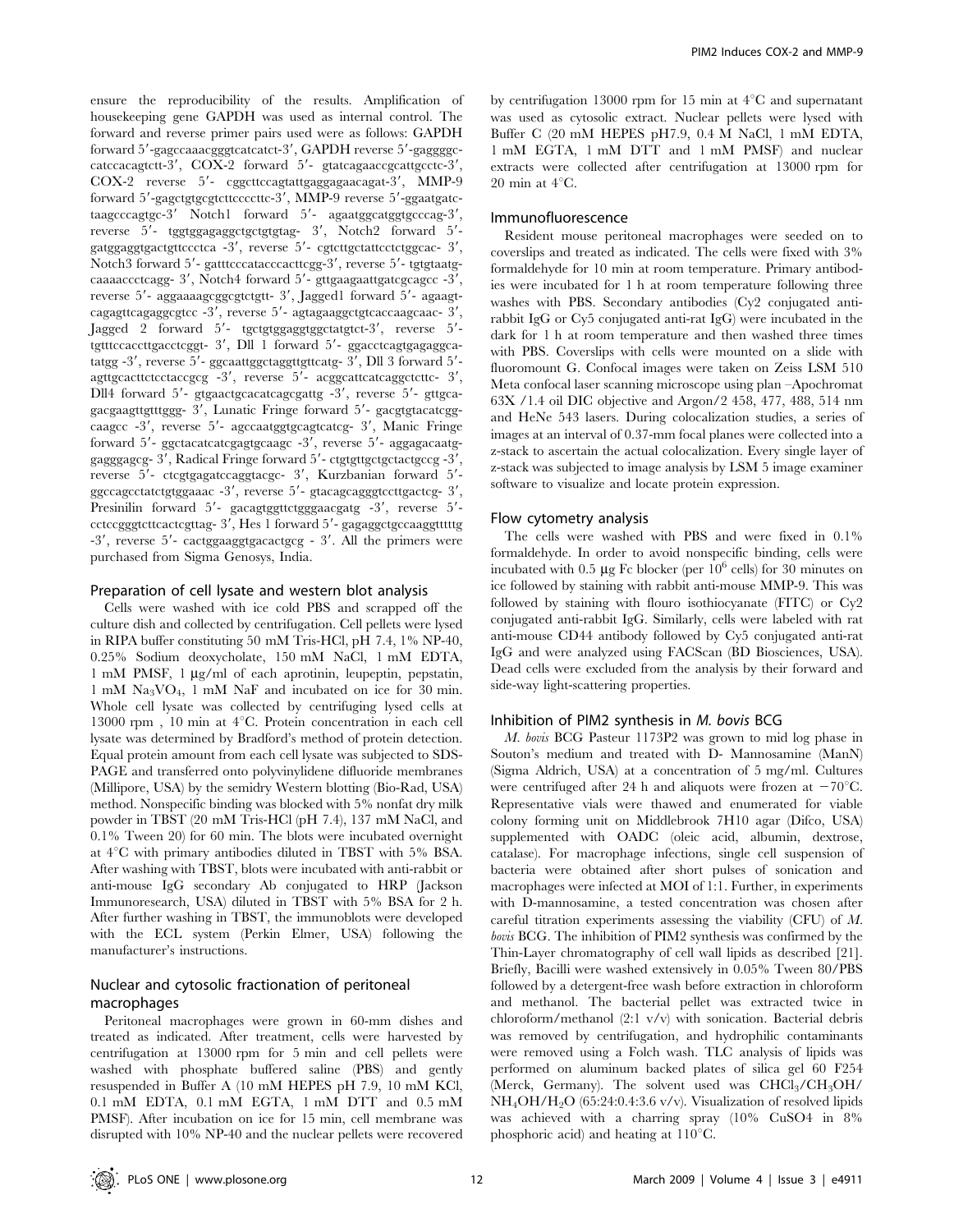#### Chromatin Immunoprecipitation Assay

Chromatin immunoprecipitation (ChIP) assays were carried out following a protocol provided by Upstate Biotechnology, USA with modifications. Peritoneal macrophages were left untreated or treated with PIM2 for 6 h as in the case of NF-KB or 12 h for CSL/RBP-Jk. The cells were fixed with 1.42% formaldehyde for 15 min at room temperature followed by inactivation of formaldehyde with addition of 125 mM glycine. Chromatin extracts containing DNA fragments with an average size of 500 bp were immunoprecipitated using anti NF-kB for NF-kB ChIP or anti-Notch1 antibody for RBP-Jk ChIP. Purified DNA was analyzed by quantitative PCR by using the SYBR Green method (Finnzymes). Regions with the NF-kB and RBP-Jk binding site in the mouse COX-2 promoter were amplified using primer pairs, NF-KB forward, 5'-ttaaccggtagctgtgtgcgt- 3', reverse, 5'-tctccggtttcctcccagt-3'; and RBP-Jk forward, 5'-tcccgtgaaaagagttgctga-3', reverse, 5'-ttcatggaactaccctccgg- 3'. The binding sites in MMP-9 promoter were amplified with primers NF-kB forward, 5'- gcgacaaagggtctgtttttg- 3', reverse, 5'- tgactcagcttcctctcctgg-3'; and RBP-Jk forward, 5'-atcagtcagggccgtcagac-3', reverse, 5'gacccacaggaaaccacagaac- 3'. 28S rRNA was used as control in the PCR and the primers were forward, 5'-ctgggtataggggggaaagac-3' and reverse, 5'-ggccccaagacctctaatcat-3'. All results were normalized either by respective input values or by amplification of 28 S rRNA. All ChIP experiments were repeated at least three times.

#### Statistical analysis

Levels of significance for comparison between samples were determined by the Student  $t$  test distribution. The data in the graphs is expressed as the mean $\pm$ SEM. Graphpad Prism 3.0 software (Graphpad software, USA) was used for all the statistical analysis.

# Supporting Information

#### Figure S1

Found at: doi:10.1371/journal.pone.0004911.s001 (0.08 MB DOC)

#### Figure S2

Found at: doi:10.1371/journal.pone.0004911.s002 (0.05 MB DOC)

#### Figure S3

Found at: doi:10.1371/journal.pone.0004911.s003 (0.05 MB DOC)

# Figure S4

Found at: doi:10.1371/journal.pone.0004911.s004 (0.03 MB DOC)

#### Figure S5

Found at: doi:10.1371/journal.pone.0004911.s005 (0.05 MB DOC)

#### Figure S6

# References

- 1. WHO Report 2007 Global tuberculosis control surveillance, planning, financing. World Health Organization. 2007; WHO/HTM/TB/2007.376.
- 2. Cosma CL, Sherman DR, Ramakrishnan L (2003) The secret lives of the pathogenic mycobacteria. Annu Rev Microbiol 57: 641–676.
- 3. Chang JC, Wysocki A, Tchou-Wong KM, Moskowitz N, Zhang Y, et al. (1996) Effect of Mycobacterium tuberculosis and its components on macrophages and the release of matrix metalloproteinases. Thorax 51: 306–311.
- 4. Price NM, Gilman RH, Uddin J, Recavarren S, Friedland JS (2003) Unopposed matrix metalloproteinase-9 expression in human tuberculous granuloma and the role of TNF-alpha-dependent monocyte networks. J Immunol 171: 5579–5586.
- 5. Lee KY, Kim EH, Yang WS, Ryu H, Cho SN, et al. (2004) Persistent increase of matrix metalloproteinases in cerebrospinal fluid of tuberculous meningitis. J Neurol Sci 220: 73–78.

Found at: doi:10.1371/journal.pone.0004911.s006 (0.05 MB DOC)

#### Figure S7

Found at: doi:10.1371/journal.pone.0004911.s007 (0.03 MB DOC)

### Figure S8

Found at: doi:10.1371/journal.pone.0004911.s008 (0.06 MB DOC)

### Figure S9

Found at: doi:10.1371/journal.pone.0004911.s009 (0.03 MB DOC)

#### Figure S10

Found at: doi:10.1371/journal.pone.0004911.s010 (0.06 MB DOC)

# Figure S11

Found at: doi:10.1371/journal.pone.0004911.s011 (0.22 MB DOC)

#### Figure S12

Found at: doi:10.1371/journal.pone.0004911.s012 (0.04 MB DOC)

#### Figure S13

Found at: doi:10.1371/journal.pone.0004911.s013 (0.15 MB DOC)

### Figure S14

Found at: doi:10.1371/journal.pone.0004911.s014 (0.09 MB DOC)

#### Figure S15

Found at: doi:10.1371/journal.pone.0004911.s015 (0.03 MB DOC)

#### Figure S16

Found at: doi:10.1371/journal.pone.0004911.s016 (0.09 MB DOC)

#### Acknowledgments

We are thankful to Drs. Douglas Boyd, MD Anderson Cancer Center, Houston, TX, USA, Motoharu Seiki, University of Tokyo, Tokyo, Japan, Douglas Golenbock, University of Massachusetts Medical School, Worcester, MA, USA for kind gift of reagents. The assistance of Dr. Omana Joy and Vamshi, DBT-FACS facility and Sneha, DBT-Confocal Facility, is highly appreciated. We would like to thank Drs. Kumarvel Somasundaram, Apurva Sarin, Annapoorni Rangarajan and Dipshikha Chakravortty for their help during the course of current investigation.

### Author Contributions

Conceived and designed the experiments: KNB. Performed the experiments: KB NK YN. Analyzed the data: KB NK YN KNB. Contributed reagents/materials/analysis tools: GP MG. Wrote the paper: KNB.

- 6. Matsuura E, Umehara F, Hashiguchi T, Fujimoto N, Okada Y, et al. (2000) Marked increase of matrix metalloproteinase 9 in cerebrospinal fluid of patients with fungal or tuberculous meningoencephalitis. J Neurol Sci 173: 45–52.
- 7. Hoheisel G, Sack U, Hui DS, Huse K, Chan KS, et al. (2001) Occurrence of matrix metalloproteinases and tissue inhibitors of metalloproteinases in tuberculous pleuritis. Tuberculosis (Edinb) 81: 203–209.
- 8. Taylor JL, Hattle JM, Dreitz SA, Troudt JM, Izzo LS, et al. (2006) Role for matrix metalloproteinase 9 in granuloma formation during pulmonary Mycobacterium tuberculosis infection. Infect Immun 74: 6135–6144.
- 9. Basu S, Pathak S, Pathak SK, Bhattacharyya A, Banerjee A, et al. (2007) Mycobacterium avium-induced matrix metalloproteinase-9 expression occurs in a cyclooxygenase-2-dependent manner and involves phosphorylation- and acetylation-dependent chromatin modification. Cell Microbiol 9: 2804–2816.